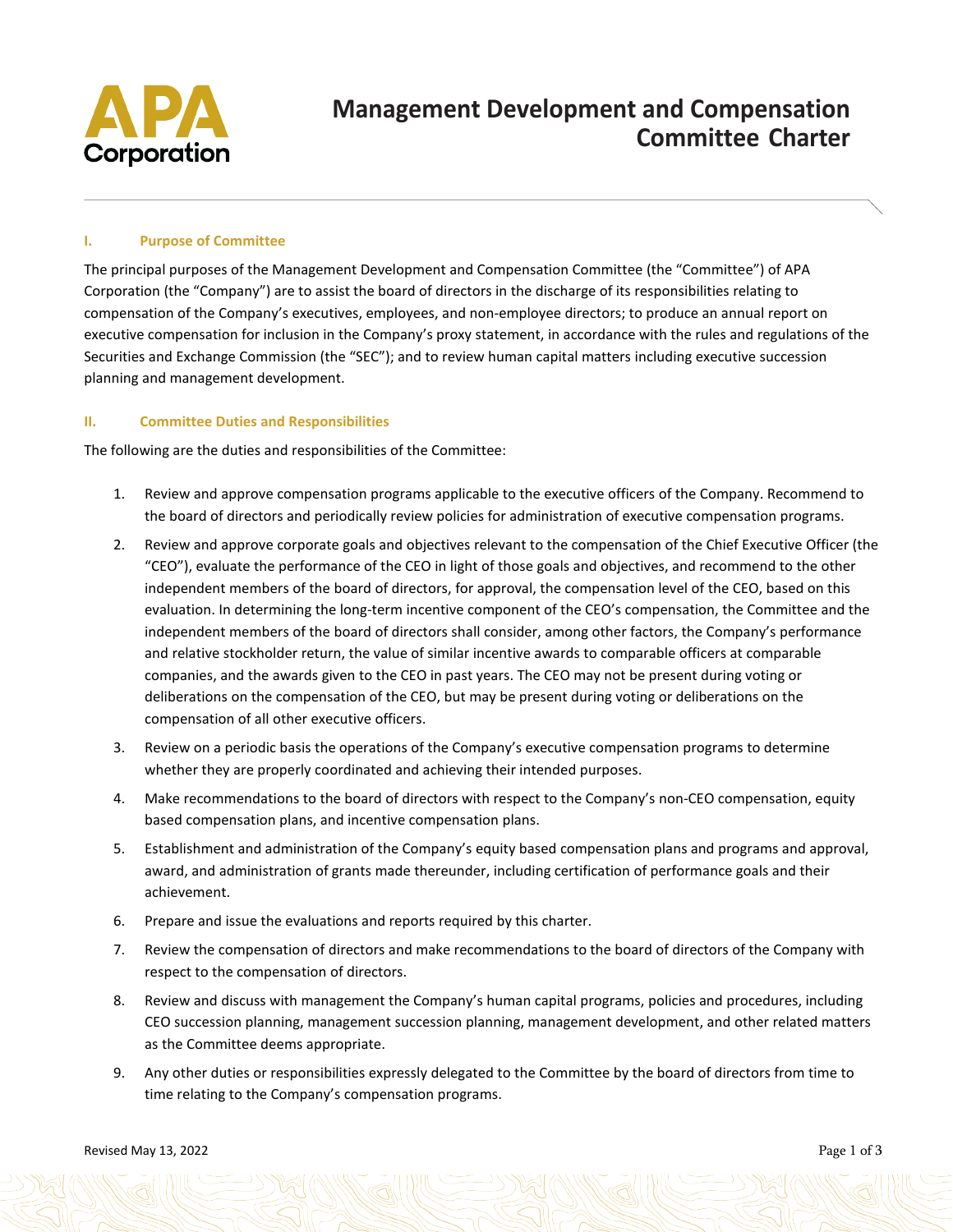

# **Management Development and Compensation Committee Charter**

## **III. Member Qualifications and Appointment**

The Committee shall be composed of at least two (2) directors. Each member of the Committee shall be "independent" under the criteria set by any applicable law, regulation, and/or listing standard. Each of the members of the Committee shall be elected for a one year term. The election of members of the Committee shall be held each year at the first meeting of the board of directors following the annual meeting of stockholders. Should a member of the Committee for any reason be unable to serve for the term to which he or she was elected, the vacancy may be filled by a majority vote of the board of directors at its next meeting. Any member of the Committee may be removed by the board of directors at any time, with or without cause.

### **IV. Chairman and Secretary of the Committee**

The chairman of the Committee shall be appointed by the board of directors for a one-year term coinciding with the chairman's term as a member of the Committee. The secretary of the Committee shall be elected by the members of the Committee.

### **V. Delegation to Subcommittee**

The Committee may, in its discretion, if allowed by applicable laws or regulations, delegate all or a portion of its duties and responsibilities to a subcommittee of the Committee composed of at least two members.

#### **VI. Meetings**

The Committee shall meet at least once each year, or more frequently if circumstances dictate, to carry out the duties and responsibilities of the Committee and discuss and prepare the reports required by this Charter. The Committee may request any officer or employee of the Company or the Company's outside counsel or outside auditors to attend a meeting of the Committee or to meet with any members of, or consultants to, the Committee. The CEO of the Company should not attend meetings of the Committee at which his or her performance or compensation are discussed, except at the express invitation of the Committee. Members of the Committee may participate in a meeting of the Committee by means of conference call or similar communications equipment by means of which all persons participating in the meeting can hear each other. The Committee shall maintain minutes or other records of meetings of the Committee.

#### **VII. Quorum**

At any meeting of the Committee, a majority of the members of the Committee shall constitute a quorum, provided that such quorum shall not be less than two members. Any action of the Committee to be effective must be authorized by the affirmative votes of a majority of the members of the Committee.

## **VIII. Committee Reports**

The Committee shall produce the following reports and provide them to the board of directors: